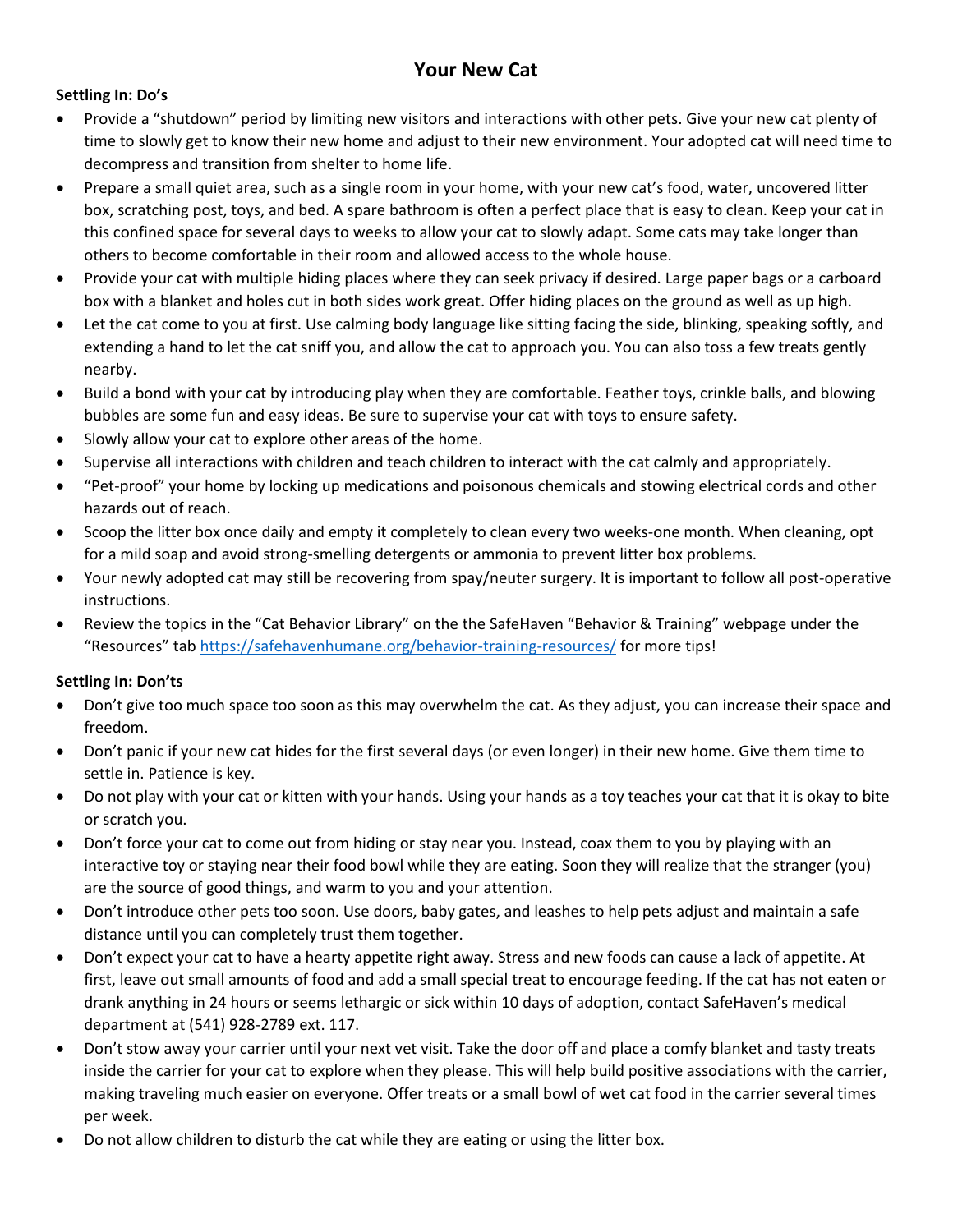# **Supplies**

Consider investing in the following supplies. They can all be purchased at SafeHaven Humane Society.

- **Food:** SafeHaven encourages feeding a high-quality cat food. Talk with your veterinarian about diet requirements. Most cats do well on a 2x per day feeding schedule. Kittens under 6 months should eat a kitten-specific food. Younger kittens should be free-fed dry food, or be on a 4x per day feeding schedule, and can also get a portion of wet food 1- 2x per day.
- **Dishes:** Ceramic or stainless steel are preferred because they are more easily disinfected than plastic. Make sure food and water dishes are not placed near the litter box.
- **Litter box:** In most cases, cats prefer an uncovered litter box. For everyone cat in your home, there should be one litter box and then one additional box.
- **Litter:** Most cats prefer unscented, sand-like litter. You may need to experiment until you find the litter your cat prefers.
- **Scratching Post:** Your cat needs an appropriate place to scratch. Scratching is a natural behavior that helps shed the sheath of their claws and mark territory. Scratching materials vary, so try a few to see which one your cat likes.
- **Toys:** Cats enjoying chasing and hunting toys. Avoid toys with small parts, string, and ribbon that can break off and be ingested.
- **Bed:** Your cat needs a soft, dry, clean place to lie down.
- **Grooming:** Choose a brush appropriate for your cat's fur. Purchase nail clippers to keep your cat's claws trimmed.
- **Collar/ID tag:** Even indoor-only kitties should wear a breakaway safety collar and ID tag.
- **Enzyme-based cleaner:** These cleaners help with potty accidents by removing all residual odors from accident sites.

## **The Ride Home**

Keep your cat secure on the ride home by keeping them inside the carrier until safely inside the home and their new "quiet room" with doors shut.

- $\triangleright$  Do not allow children to tease or excite the cat.
- $\triangleright$  Do not open the carrier to pet the cat.
- $\triangleright$  Have an adult carry the cat in its carrier to and from the vehicle to prevent swinging the carrier.
- $\triangleright$  Take the cat directly home. Do not stop on the way home for supplies or to visit friends.
- $\triangleright$  Do not leave the cat unattended in the car.

## **On Arrival Home**

- $\triangleright$  Place your cat in their "quiet room" with doors shut. If the room is a bathroom, make sure the toilet lid is down. Check for and secure any loose screens or open windows. Ensure that cats and kittens are not able to jump in the washer or dryer.
- $\triangleright$  The room should have a litter box at one end and food, fresh water, and a bed/hiding place at the other.
- $\triangleright$  Place your cat calmly in the litter box a few times to ensure they know the location.
- $\triangleright$  Provide vertical spaces up high to make cats feel safer.
- $\triangleright$  Give your new cat time to adjust. Allow several days to weeks. Gradually give more freedom.
- $\triangleright$  Keep your new cat separated from other pets.
- $\triangleright$  Provide toys, perches, and social interactions to help your cat bond with you and acclimate.

## **Cat to Cat Introductions**

Ensure that your new cat is not showing any signs of illness prior to introducing to an existing cat. Allow a quarantine and observation period of 3-7 days before introducing to another cat(s). If your new cat is showing signs of illness within 10 days of adoption, contact SafeHaven's medical department at (541) 928-2789 ext. 117.

Allow your new cat time to settle in before starting this process. Calming products such as Feliway can help reduce stress when introducing new cats into a home. Don't rush introductions – slow and steady is best. Your original cat will be aware of the newcomer. Allow them to sniff each other under the door. After a day or so of beginning the introduction process, swap the cats so they can investigate each other's areas. This will help them get used to each other's scent. If all seems well, allow the cats to meet through a baby gate (keep in mind they may be able to jump it!), screen, or crate. Offering treats and food rewards will help build a positive association. Some hissing and growling at first is normal, but all-out physical attacks are less common. However, be prepared with a squirt bottle and towel or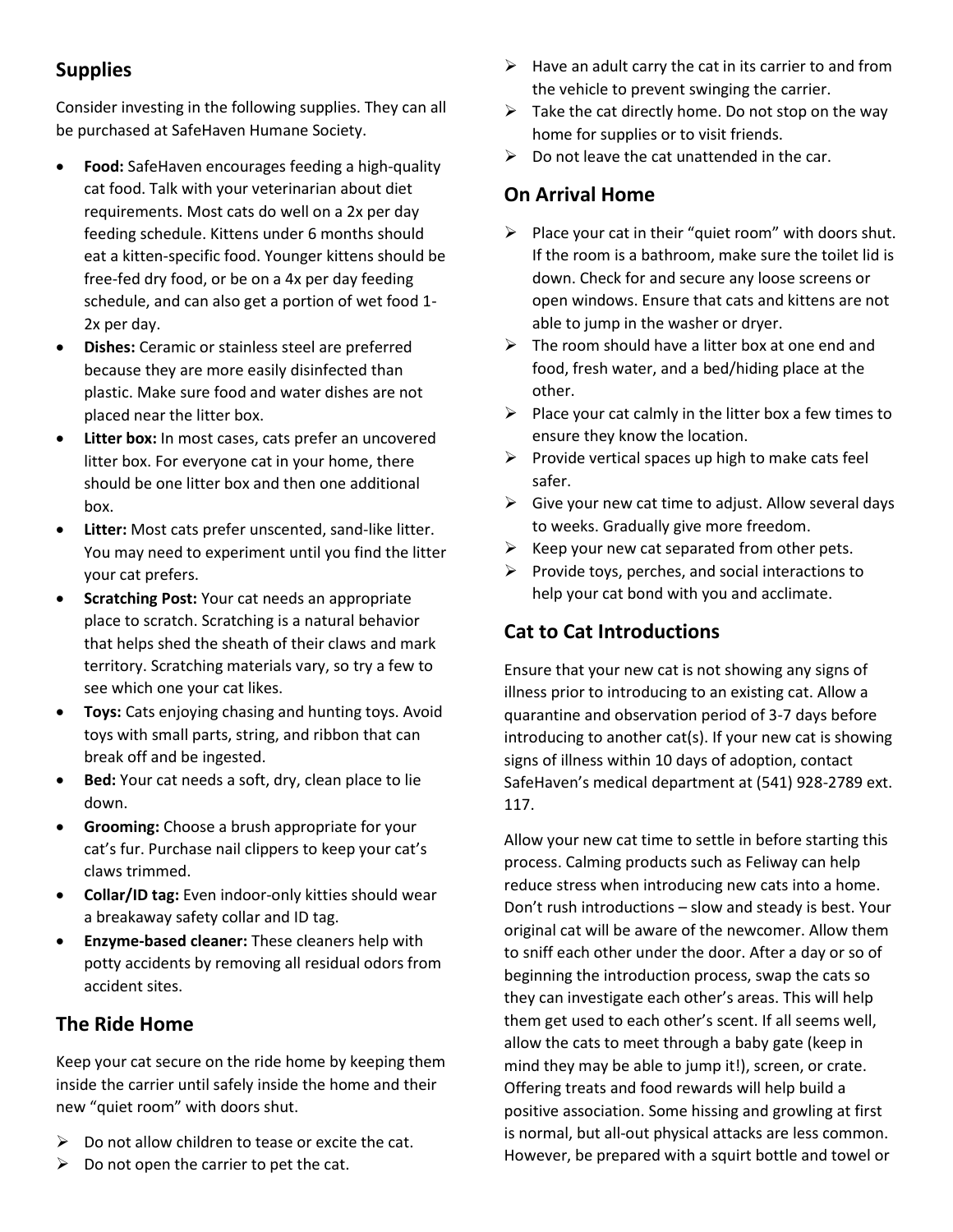blanket to separate the cats. Allowing them to fight will extend and damage the introduction period. Never punish the cats if the meeting does not go as anticipated as this will only create a negative association with each other. Take a deep breath and be calm – if you are worried or tense, the cats will be too.

After a comfortable period of introductions through a barrier, increase the time and area the new kitty can explore outside of their "quiet room". Start with short periods of contact, increasing as time goes on. Reward both cats frequently for any calm and friendly behavior. Separate them when you're not home to supervise at first, even if all seems well.

Once the new cat has been allowed access to the rest of the home, leave their safe room intact so they may still choose to take refuge there. Improvements in attitudes toward each other should begin in a week or so, but do not be discouraged if it takes longer. Different cats have different personalities, and each case will be unique. Make sure to lavish all of your cats with attention. Interaction levels between adjusted cats may vary – some may groom, sleep, and play together, and others may just tolerate the other's existence, which is okay too!

### **Cat to Dog Introductions**

Allow your new cat time to settle in before starting this process. Don't rush introductions – slow and steady is best. Prior to starting the introduction, ensure that your cat has a clear escape route, and that the dog does not have access to the cat's food, water, and litter box. Baby gates and cat doors can be used to block a dog's access. Let them sniff each other under the door at first.

Place the cat on a raised surface like a table or dresser when beginning the introduction to a new dog; high vantage points help cats feel less threatened. Put your dog on a leash and be prepared with a squirt bottle and towel or blanket to throw over the cat if they attack the dog. Allow them to see each other (try to keep the dog's leash loose to avoid adding tension) and then distract the dog with a treat or praise. Avoid any prolonged, hard stares. Carefully observe your dog's body language. If all seems well, keep the leash clipped to the dog's flat collar as a "drag line" and let them drag it around the house, so you can grab it and intervene if necessary. Avoid letting your dog become excited or

aroused with the new cat around as this can lead to chase/prey drive.

It is normal for a cat to hiss and growl at first, especially if they have not lived with a dog before. Ensuring that the cat has an escape route and vertical spaces to leap to will help them feel more comfortable. Do not let the dog chase or corner the cat and vice versa. Do not restrain the cat in your lap or arms, give them the freedom to move away if they need to.

Until you are completely comfortable with the situation, separate them when you are not there to supervise. Some dogs may be too predatory to safely adjust to a cat. Proceed with caution, and if you find this is the case, never leave them together unsupervised.

If your new cat hides, don't worry. Keep the wellbehaved dog around as much as possible so the cat can get comfortable with their presence. Make sure the cat has access to a private place where they can feel safe that is not accessible to the dog. Allow the pets to adjust in their own time. Be patient, calm, and relaxed. They may become friends, or they may just tolerate each other, either arrangement is okay.

## **Cat to Small Pet Introductions**

Fish, rodents, rabbits, birds, etc. should be protected from curious cats. These animals are natural prey of cats and may become very stressed around your new kitty. Make sure cages and lids are secure and wellmaintained; they may need to be in a separate room altogether.

## **Children and Cats**

Begin teaching your child at an early age how to interact with cats both inside and outside your home. Always supervise children and cats, and never leave a child unattended with an animal.

Guidelines for happy cats and children:

- Instruct children to be calm, quiet, and slowmoving when being introduced to the cat.
- Handle the cat gently and tell children not to squeeze or hold too tightly. Most children under the age of 5 cannot hold a cat properly without squeezing too tight. Young children should be taught to sit calmly while you place the cat in their lap. Do not grab tails or ears.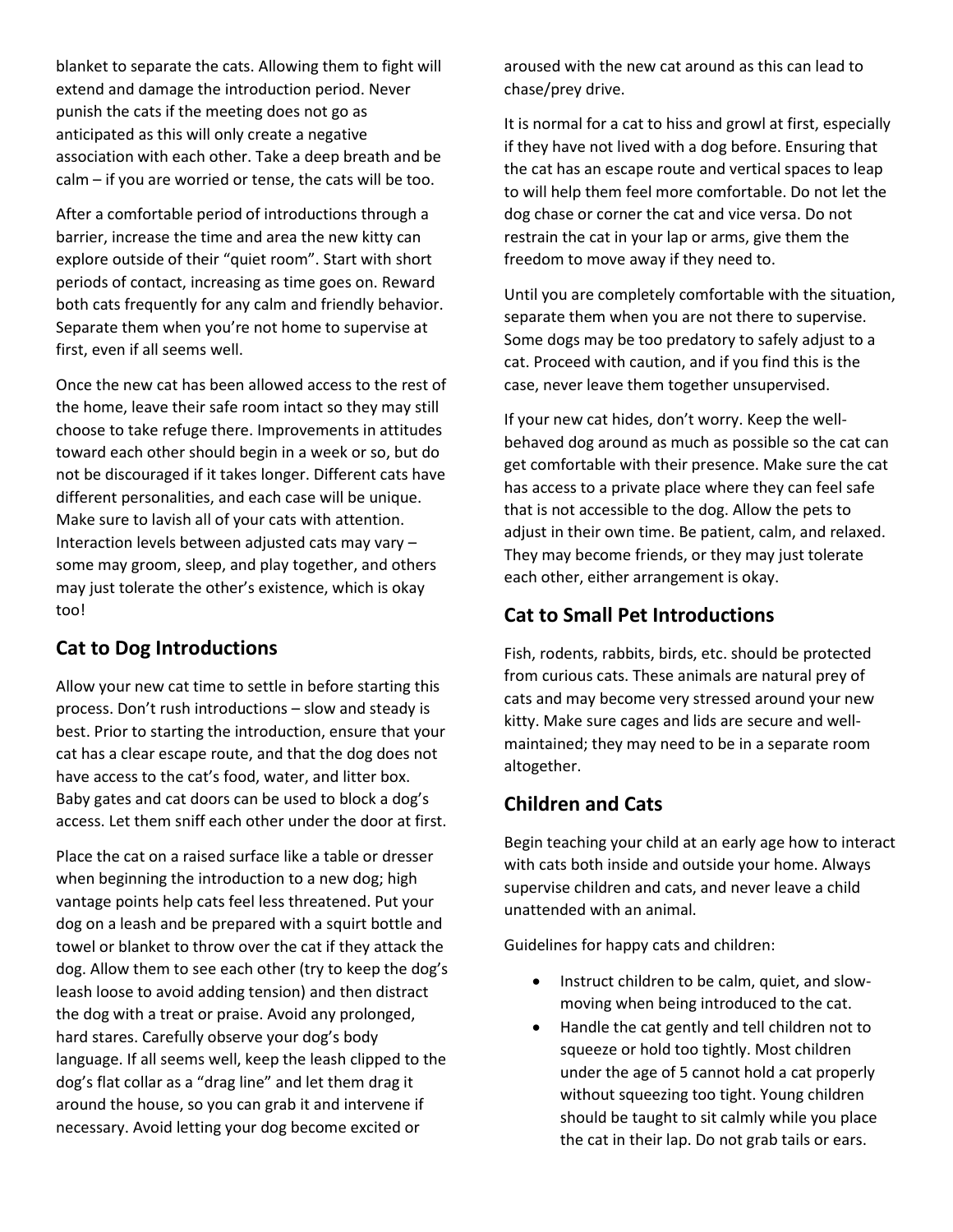- Leave the cat alone when they are eating, drinking, sleeping, or using the litter box.
- Allow a cat to come to you, and teach kids about cat body language. A swishing tail, ears back, or gentle nips are all signs of a cat becoming irritated or over-stimulated and if ignored, can lead to being scratched or bitten.
- Do not sneak up on, chase, or drag a cat out of hiding. Always allow a cat to escape if they try to run or struggle to get away – let them go.
- Avoid yelling or screaming at a cat.
- Contrary to many photos on the internet, cats do not enjoy being hugged. The side of the face and under the chin or chest are places that most cats enjoy petting.
- Teach your kids about petting consent checks. See more details later in this packet.
- Do not allow children to encourage the cat to bite or run after them. Provide safe toys for the cat and the kids.
- Teach your child to participate in care of the cat to build a relationship between the two and teach responsibility.
- Hand feeding your cat is a great bonding activity for all family members.
- Children may enjoy reading to your cat. This is a calming activity for both parties.

## **Cat Behavior**

**Scratching:** Scratching is an important, complex, and normal behavior that can be directed to appropriate places. Scratching helps to condition the claws, mark territory, relieve stress, and stretch back and shoulder muscles. Provide your cat with a variety of appropriate scratching options such as a rope scratching post, a log with bark intact, a cardboard scratching pad, etc. A good scratching post will be an appealing texture, tall/long enough to enable a full stretch, stable (to not wobble or topple over), and placed in a good location.

Place the scratching post near a favorite sleeping place as cats love to stretch and scratch after a nap. Reinforce with praise and treats when your cat uses appropriate scratching places. Catnip can be used to attract a cat to an appropriate scratching item.

If you have more than one cat, you'll need more than one scratching post. Place posts in areas where the cats spend the most time.

If your cat has been scratching a piece of furniture, place a scratching post right next to it. You can cover the furniture with a sheet, or if the area is being isolated to just a few spots, place several strips of double-sided tape such as "Sticky Paws" on it. You can also use foil or plastic carpet protectors turned upside down with the little spikes facing outward to discourage cats from walking on or scratching surfaces. Avoid punishing your cat as it is ineffective and will only teach your cat to fear you.

**Declawing:** Once people learn more about declawing, they are usually discouraged from having the surgery and happy to seek out alternative solutions. Declawing is the amputation of the entire last digit of the cat's toes. Declawing includes severing of ligaments and tendons, which is painful. Declawed cats can experience chronic pain and resulting behavior problems.

Cat owners of declawed cats have reported having to change the type of cat litter as some find clay litter painful and may stop covering their stool. Declawing can also cause impaired balance, increased stress because they cannot defend themselves, or injury during a fall because they cannot grip anything. A cat deprived of its claws may turn to its only other defense – its teeth. You may have a cat that does not damage your furniture but is now quick to bite!

Leave your cat with its claws and use the following simple alternatives. Keep claws trimmed – carefully trim the tips off the nails, being careful not to cut the quick (the vein that runs down the nails). Ask your veterinarian to instruct you so you can do this at home, or take your pet to a groomer. Nail sheaths (Soft Paws), little plastic caps that fit over the nails to prevent scratching, are also available for purchase and have been used successfully by many cat owners. Provide and direct your cat to appropriate scratching posts. Reward your cat for using the appropriate place.

**Biting:** Cats use their body language, claws, and teeth to communicate. Biting, even while playing, is natural. Some cats are gentle, and others are rowdy with nipping and biting. Common reasons for cat bites (or scratches) include petting a cat improperly (most cats don't enjoy petting near the tail and on the belly), play or petting gone too far (overstimulation), and new people interacting with the cat.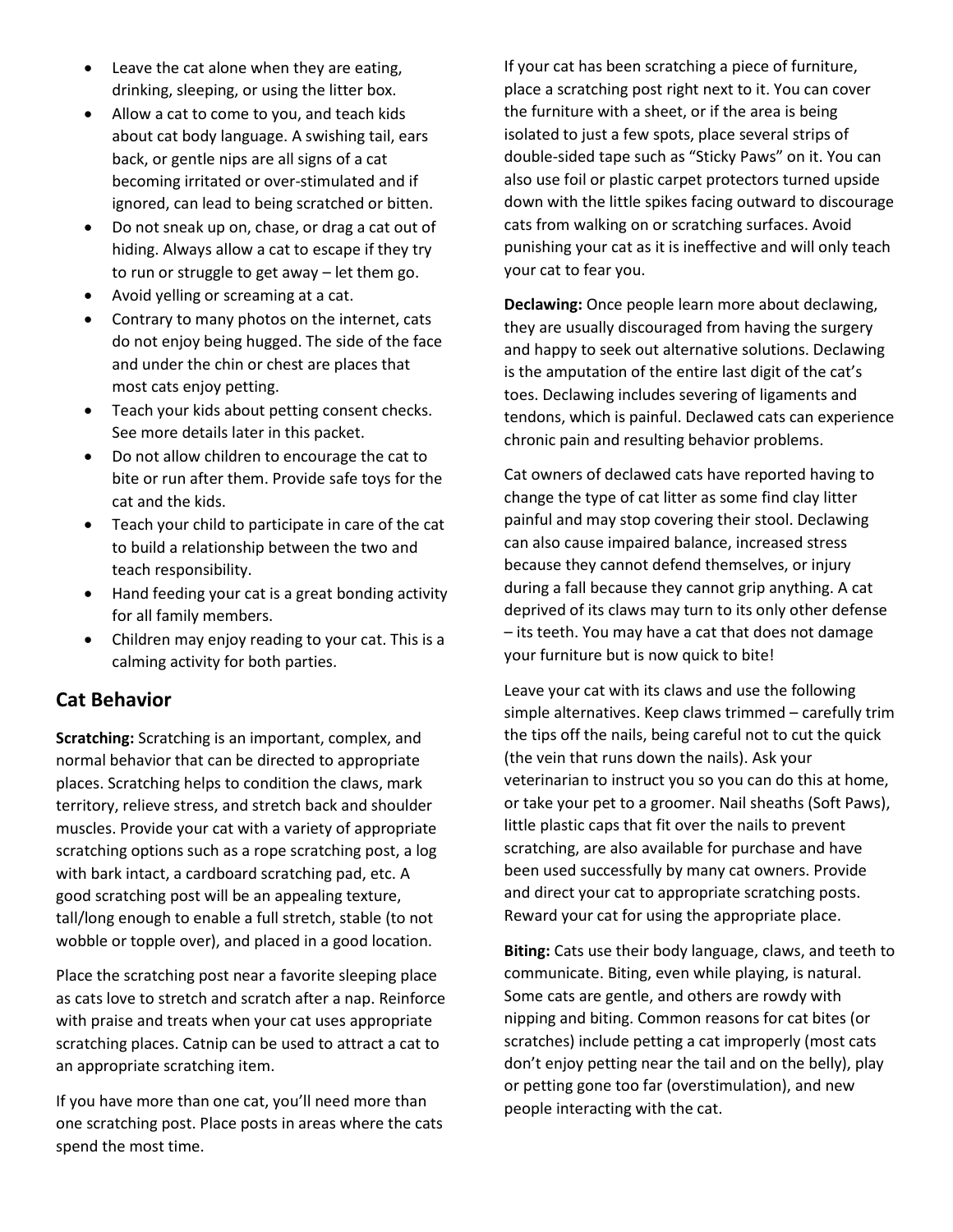Paying attention to body language and stopping what you are doing can prevent most bites. Cessation of purring, tail lashing, tail thumping, skin twitching, shifting body position, meowing, and growling are all signals that indicate your cat is reaching its tolerance level. Reward good, calm behaviors with treats, distance, play with toys, etc. Avoid any kind of physical punishment as this will escalate the problem, making the cat more likely to bite due to fear and because petting is associated with punishment.

If your cat becomes too excited and overstimulated during play, leave the room for a short period. Never play with your cat with your hands or feet. Ensure your cat has a variety of enrichment and toys to play with.

If your cat seems to enjoy petting and then suddenly bites or scratches, build a positive association by offering canned food during short petting sessions. Provide your cat vertical spaces such as perches or sturdy boxes to give your cat a sense of security in the home. Let the cat initiate and guide the interaction and perform frequent "consent checks" throughout the session to allow them to disengage and step away from the interaction or continue to engage for more petting.

Be sure to have your cat seen by a veterinarian to rule out a medical issue, especially if the behavior is sudden or unusual for your cat.

**Playing:** Have a variety of safe toys and enrichment items for your cat. These can be purchased or made. There are even apps just for cats (think fish, mice, insects, and butterflies!) that can be downloaded to tablets for lots of kitty entertainment. Playing and hunting desires can be closely related. A mouse toy can be used for a fun game of chase, and allowing your cat to catch the toy mouse will help satisfy hunting desires. Most cats will play with anything that moves!

Avoid playing, wrestling, or rough housing with your hands. Otherwise, it teaches the cat that it's alright to use claws and teeth on you. This may seem fun and harmless with a small kitten, but will quickly lose its charm as the kitten grows into an adult cat. Part of play may include mock hunting, stalking, ambushing, and pouncing. These can be fun to watch, but be aware that anything that moves may become a target (including you!).

Many behavior issues can be avoided by spending quality time with your cat. If you work or are away all day, greet your cat affectionately when you arrive home and give them a few minutes of play and attention. Set aside time for longer play periods.

**Sleeping and Relaxing:** Cats love high places to perch and look out from and cozy places to hide and sleep. You can purchase "kitty condos" or leave suitable closets open. Always be sure to check that your cat is not inside before closing anything, especially the dryer!

Letting your cat sleep on your bed and relax on your lap will add pleasure and contentment to their life and yours. However, know that your bedtime may not be the same as your cat's. They are likely to be active at dawn and dusk. You can help train them to sleep peacefully through the night by playing an hour and a half before bedtime, feeding them after playtime, and ignoring any nighttime behavior (no matter how annoying). Any attention could be seen as a reward, so stay strong in ignoring them no matter how cute or loud that they get.

**Litter Box Training:** Cats typically instinctually know to use a litter box. Here are some tips to help ensure that your cat uses its litter box:

- Place the litter box in a convenient, private, and quiet location. The location should be easily accessible, have a good vantage point, and multiple potential escape routes. For example, from a cat's perspective, a laundry room or hallway may be too noisy and busy, and a closet or under a sink may not allow for easy access and escape.
- Offer a large, open box (at least 1.5x the size of the cat) with sides that the cat can easily climb.
- Keep the boxes away from heavy traffic areas and the cat's feeding area. Be certain a shy cat can reach the box without feeling threatened or exposed.
- Scoop the litter box 1-2x daily. Completely change and thoroughly clean the box with mild soap and water every two weeks-one month.
- You may need to experiment with different types of litter until you find the one that is acceptable to your cat.
- Thoroughly clean any accidents with an enzymebased cleaner.
- In a house with multiple floors, disperse litter boxes throughout the house with one on each floor.
- **Litter Box Issues:** Always contact your veterinarian to rule out a medical issue, such as a urinary tract infection or blockage. After ruling out a potential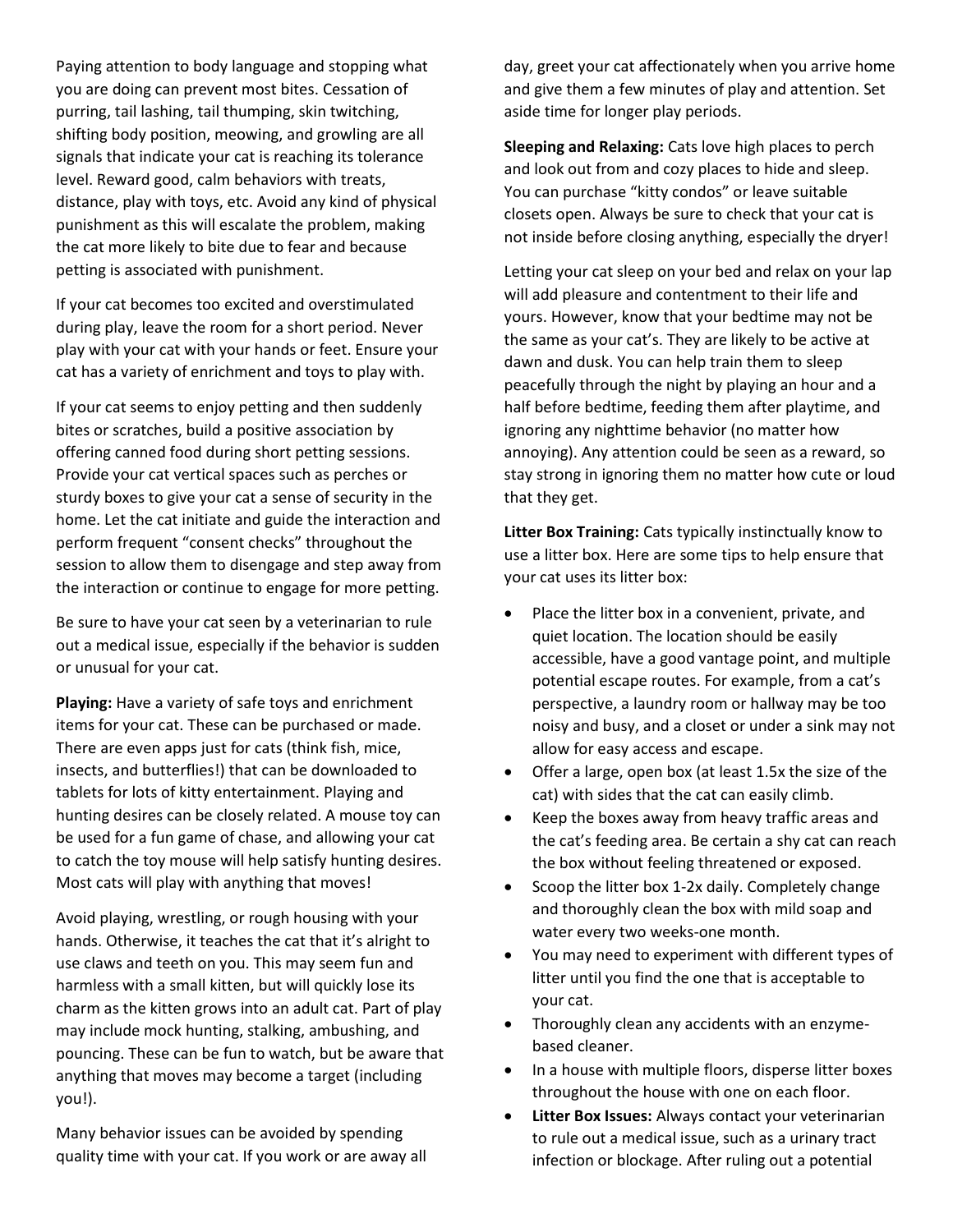medical issue, most litter box issues are the cause of one of these factors (1) litter box setup, (2) conflict between other cats, (3) environmental stressor. Never punish the cat for improper elimination as this will promote fear and can make the problem much worse. Be patient and consistent. Remember that it can take a few weeks for a cat to settle. Find more tips in the "Cat Behavior Library" on the SafeHaven "Behavior & Training" webpage under the "Resources" tab

[https://safehavenhumane.org/behavior-training](https://safehavenhumane.org/behavior-training-resources/)[resources/.](https://safehavenhumane.org/behavior-training-resources/)

#### (1) Litter box Setup

- Not enough litter boxes. For every cat, there should be one litter box and then one additional box.
- The litter box is not cleaned often enough or not clean enough.
- Not enough or too much litter in the box. Litter should be about two inches deep.
- The cat may not like the type of litter. Most cats prefer unscented, sand-like litter.
- The box has a cover. Or, in some unusual cases, the box needs a cover.
- The location. Sometimes moving the box to a quiet location is the solution. Other times the litter box may be too difficult or cramped to access.
- Placing the box too close to food or water.
- You may try placing another litter box or the food bowl on a previously soiled spot as this may deter the cat.
- (2) Conflict Between Cats
- Marking due to a cat(s) in (or outside of) the home being unaltered.
- Bullying between cats. Try separating and safely reintroducing the cats at their own pace after allowing them to decompress.
- Adding vertical spaces can help cats feel safe.
- Another cat using the litter box. Some cats will not share a litter box, especially at first.
- (3) Environmental Stressors
- Family and household changes, new pets, moving, and even routine changes such as a new work schedule can cause a cat to be stressed and improperly eliminate.
- A child or pet terrorizing the new cat while you are not there.
- Negative association with the litter box. This could be from a loud noise while in the litter box, pain from declawing, a previous medical issue, or many other things.
- Calming products such as Feliway can be used in conjunction with needed changes to reduce stress.

#### **Cat Body Language**

Cats use their bodies to communicate their feelings to us and other cats. Learning to recognize subtle cues and changes in body language will help you better understand and bond with your new cat.

Ears: Forward ears indicate an alert, interested, or happy cat. Backward, sideways, or ears pressed flat against the head indicate a frightened, agitated, or angry cat. Swiveling ears show that your cat is attentive, possibly stressed, and listening to every small sound.

Eyes: Large, dilated pupils indicate fear and stress.

Tail: A cat with their tail held high in a slight candy cane shape is communicating that they are happy, inquisitive, or confident. A puffed tail with the fur standing up is angry or frightened. A slow wagging or flicking tail indicates annoyance, and a faster swishing tail means an agitated and angry cat.

Purring: Generally a sign of affection and contentedness, but purring can also indicate injury or pain. Injured or nervous cats may purr to comfort themselves.

Rubbing: Cats have scent glands in their chin and body and rub on things to mark their territory – so when they give you head butts and chin rubs they are indicating that they love you by claiming you as their own!

Kneading: Often referred to as "making biscuits" because the cat works their paws on a soft surface as if they're kneading bread dough. This is a behavior leftover from nursing when they massaged their mother's teats to make milk flow. Cats do this when they are really happy.

### **Petting Consent Checks**

Practicing consent checks with your cat during each interaction is a great way to avoid bites and scratches.

Let the cat come to you.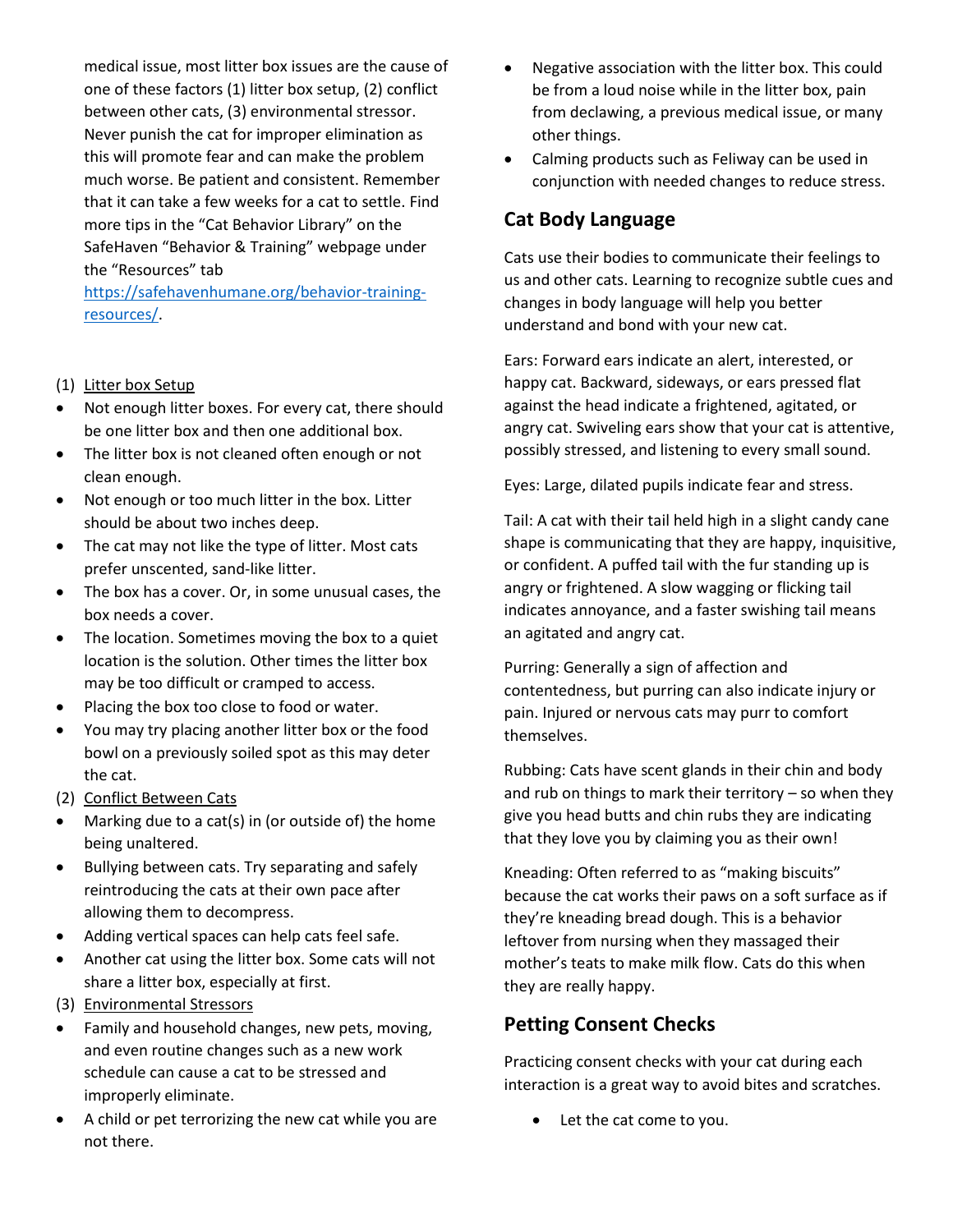- Offer an extended finger or the back of your hand to the cat. If they move towards, rub into, or smell your hand, try one stroke. Often the cat will direct your extended finger or hand to where they want to be petted (the sides of the chin are common places).
- Pause take a break for a few seconds and watch the cat's body language. If they move towards you or rub into you, pet for a few seconds and repeat the process throughout the interaction. If they are neutral or move away slightly, stop petting.

Consent checks allow your pet to choose to engage or end the interaction at their comfort level, building a trusting relationship with mutual respect. You can also try giving your cat tasty treats with petting sessions to create positive associations.

#### **Health Concerns & Medical Treatment**

**Feline Upper Respiratory Infections (URI):** Feline URI is similar to the common cold in humans, is common in stressful environments like a shelter, and can usually be resolved with supportive care and rest. It is caused by a virus and symptoms include sneezing, runny nose or nasal congestion, red/swollen/runny/squinting eyes, coughing or hard swallowing, ulcers on the tongue/lips/nose/roof of the mouth, and lack of appetite/hiding/decreased energy/fever. URI is not contagious to people or other animals but is very contagious between cats. All cats and kittens entering the shelter without a documented vaccination history are immediately vaccinated with a combination vaccine (FVRCP) which helps to provide some protection and offset the severity of the viruses. Occasionally though, a cat will have been exposed to the virus prior to entering the shelter, or in that window of time before the vaccination provides immune protection. Also, cats can have viruses in their systems for life that cause URI and resurface during times of stress. Just like with humans, viral infections aren't cured by antibiotics, but antibiotics may be used for secondary or bacterial infections.

**Feline Panleukopenia:** Feline panleukopenia (also known as feline distemper) is a rare but infectious viral disease of cats. It attacks susceptible cats of all ages, but young cats and kittens seem to be most vulnerable. It is often fatal. The disease is not related to the virus of distemper of dogs nor does it infect people. It is a close

cousin of the parvovirus of dogs and is itself a parvovirus. Symptoms of panleukopenia include vomiting and diarrhea, lethargy, lack of appetite, and sudden death. The disease strikes suddenly and progresses rapidly. All cats and kittens entering the shelter without a documented vaccination history are immediately vaccinated with a combination vaccine (FVRCP) which provides excellent protection against this virus. Occasionally though, a cat will have been exposed to the virus prior to entering the shelter, or in that window of time before the vaccination provides complete immune protection. If you suspect that your newly adopted cat is showing symptoms of this disease within 10 days of adoption, contact SafeHaven's medical department immediately at (541) 928-2789 ext. 117.

**Feline Immunodeficiency Virus (FIV):** FIV typically causes a weakening of the cat's immune system, making FIV positive cats more prone to getting infections. FIV only affects cats - humans and dogs cannot get FIV. The most common route of infection is a deep bite wound that occur during fighting between an FIV-positive cat and another cat, but it can also be transmitted via blood, in utero, and from the milk of an infected mother cat. As it is rare to spread through casual contact, there is a generally low risk of transmission to other cats in households with stable social structures (ie. no fights between cats resulting in deep bite wounds). It is recommended to keep FIV positive cats indoors, go for regular veterinary exams every six months, maintain effective parasite control (fleas, worms, mites), and keep stress levels low. A blood test can be performed to detect FIV. Kittens under 6 months old can falsely test positive due to antibodies from their mothers, thus it is recommended to retest a kitten who has tested positive after reaching six months of age. There are no proven treatments to cure FIV, but it is important to treat any secondary illnesses. If your cat tests positive for FIV, please consult a veterinarian for more information.

**Feline Leukemia Virus (FeLV):** FeLV affects a cat's immune system and bone marrow, and cannot be transmitted to humans, dogs, or other animals. FeLVpositive cats have weaker immune systems and are more prone to infections. Transmission commonly occurs through close, social contact with infected cats such as sharing food and water dishes, using the same litter box, mutual grooming, and bite wounds. Cats can also be infected from their mothers during pregnancy or